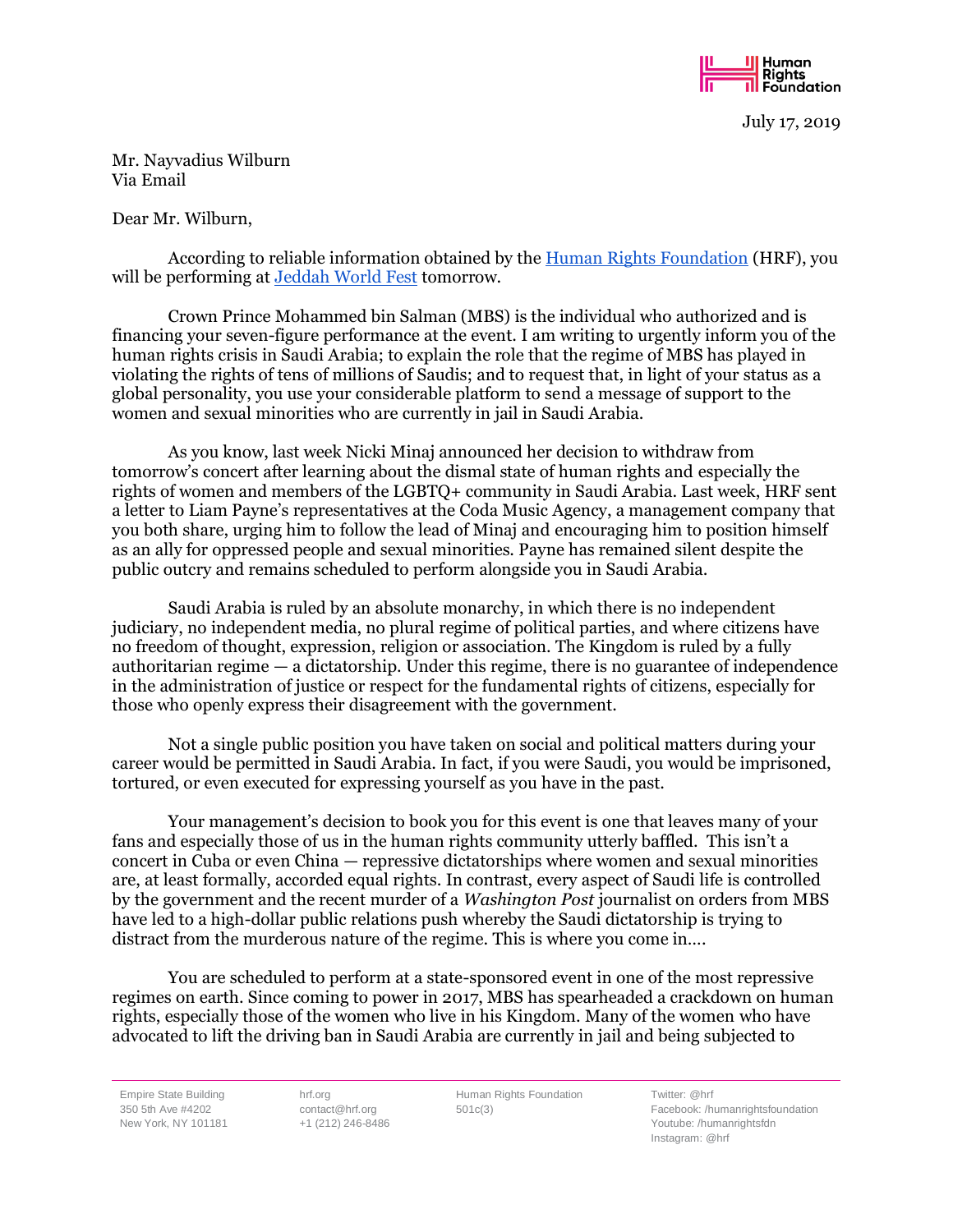torture that includes electric shocks, flogging, and rape. It appears MBS didn't like to be upstaged by strong women speaking out for their rights — so he had them silenced and locked up. One of those women is Loujain al-Hathloul. Loujain was [wrongfully accused of "treason"](https://mailchi.mp/d92f77ae0bae/saudi-arabia-cracks-down-on-activists-before-ending-the-driving-ban?e=d6a27fd2e5) and "undermining national security," along with Eman al-Nafjan, Aziza al-Yousef, Aisha al-Manea, Nouf Abdulaziz, Mayya al-Zahrani, Hessah al-Sheikh, Ibrahim al-Mudaimigh, and Mohammad al-Rabea.

Loujain's siblings have spent the past year advocating for the release of their sister, and bringing light to the suffering that Loujain has endured at the hands of the Saudi regime. Her brother, [Walid,](https://oslofreedomforum.com/speakers/walid-al-hathloul) spoke at the [2019 Oslo Freedom Forum](https://hrf.org/events_talks/jailed-for-driving/) in a talk called "[Jailed for Driving](https://www.youtube.com/watch?v=1EZco1VGI4k)" to raise awareness about his sister's case. As of March of this year, Loujain's trial began, but was [postponed.](https://www.nytimes.com/2019/06/24/world/middleeast/saudi-driving-ban-anniversary.html)

Beyond the widespread crackdown on women's rights activists consider recent cases demonstrate the political manipulation of key judiciary institutions by the monarchy. In 2014, the government-controlled Specialized Criminal Court sentenced two peaceful dissidents to death and five others to long prison terms, for attending demonstrations organized by members of the Shia religious minority, for taking and sharing photos of the protests, and assisting journalists to cover the protests. The overly broad and politically motivated charges included "breaking allegiance to the ruler," and "harming the government of the kingdom."

Due to the overt control of the Crown Prince over prosecutors and judges, it is evident that the judiciary is not independent in Saudi Arabia. Furthermore, the wide authority given to Saudi judges in interpreting and applying Islamic laws contribute to creating a judicial system characterized by pervasive arbitrariness and abuse of power.

Saudi Arabia is among the worst violators of basic individual rights, and in particular the right to freedom of opinion and expression. The Kingdom scored the worst possible grade in Freedom House's 2019 Freedom in the World index, which focuses on civil liberties and political rights in a particular country. Although the Kingdom has signed several United Nations human rights treaties, it has firmly opposed the United Nations's Universal Declaration of Human Rights for allegedly being in contradiction with the principles of the Shari'a Law.

In addition, the royal family exerts overt control over most newspapers and media broadcast. Self-censorship is widespread, and freedom of the press is practically non-existent. According to the Reporters Without Borders' 2019 World Press Freedom Index, Saudi Arabia ranks near the bottom, holding the 172nd position out of 180 countries. The Kingdom is particularly intolerant to criticism directed toward the government and its officials, to religion, and politics. Article 39 of the Basic Law of Governance states:

"Mass media and all other vehicles of expression shall employ civil and polite language, contribute towards the education of the nation, and strengthen unity. The media is prohibited from committing acts that lead to disorder and division, affecting the security of the state or its public relations, or undermining human dignity and rights."

The 2011 Law on Electronic Publications and the 2007 Anti-Cyber Crime Law explicitly eliminated the online haven for cyber activists by extending these indefinite limits to the virtual world. In order for the government to tighten its grip on expression in the cyber-realm, the Law on Electronic Publications introduced a requirement on all news website and any sites offering audio and video content or advertising to obtain a license from the Ministry of Culture and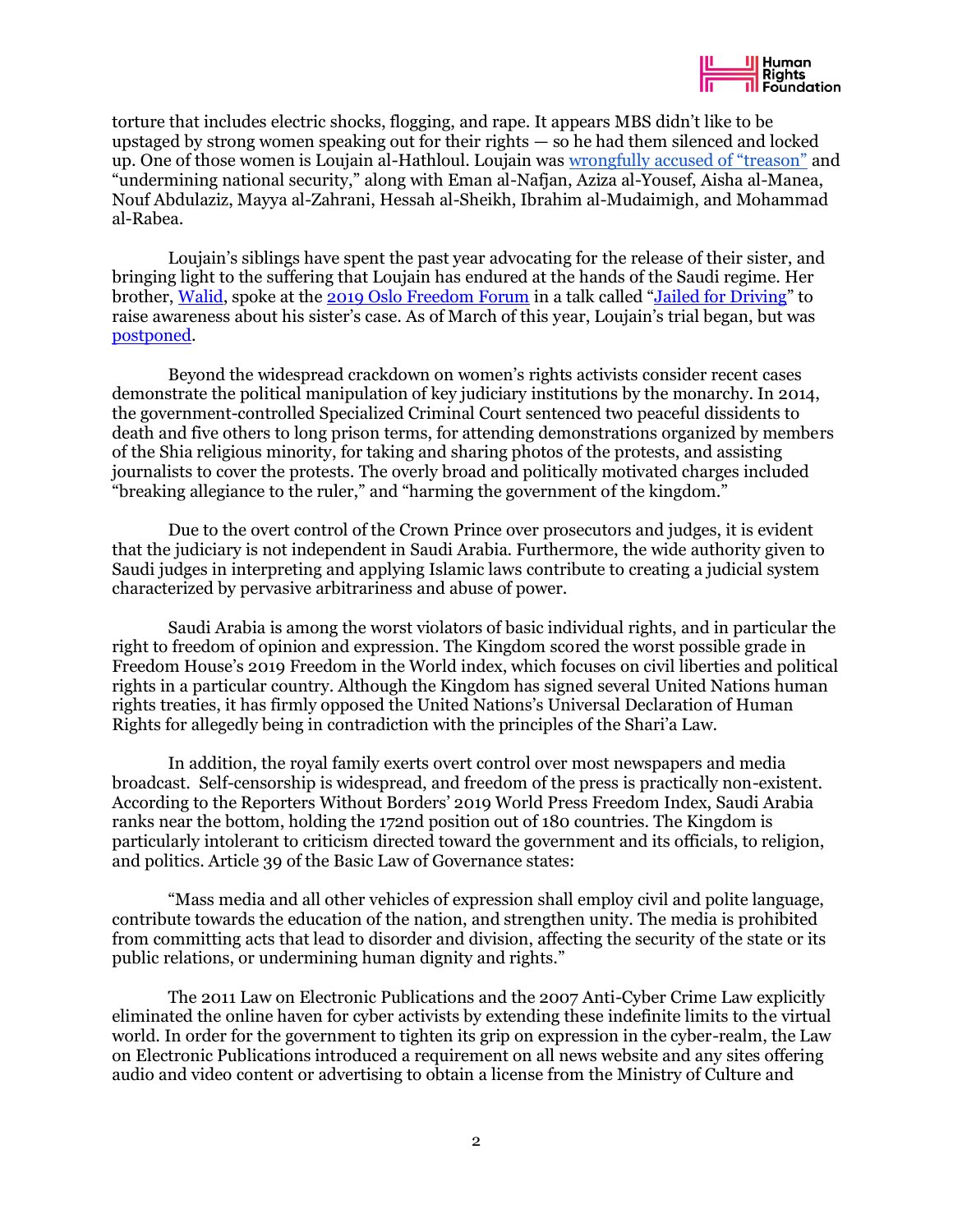

Information. Between 2011 and 2012, the Saudi authorities blocked around 400,000 websites and applied strict monitoring of online content.

On the basis of these laws, hundreds of online activists were arrested, detained, and had their social media accounts disabled in retaliation for expressing their opinion about the government, reporting on protests, or discussing religion through social media networks. In 2012, Saudi national Ra'if Badawi was arrested and charged with "insulting Islam" for creating a website where all he was doing was discussing religion. He was sentenced by the Criminal Court in Jeddah in May 2014 to 10 years in prison and 1,000 lashes, followed by a 10-year travel ban, a ban on using media outlets, and a fine of one million Saudi Arabian riyals (about US \$266,600). Ra'if is currently in prison.

For decades the Saudi government has harassed, arrested, and sentenced dissidents, violating their freedom of expression, opinion and assembly. Ironically, the Kingdom holds a seat at the United Nations Human Rights Council, and Saudi Arabia was recently appointed to lead an influential panel that "selects top officials who shape international human rights standards and report on violations worldwide." Still, the Kingdom regularly engages in the systematic repression of activists and human rights defenders, often leading to numerous years of imprisonment, without trial, and the use of repressive measures against them.

Advocacy organizations are not allowed to exist in Saudi Arabia. There is no association law except for a regulation governing civil society organizations that carry out "charitable or voluntary work." These organizations are required to obtain a license from the Ministry of Social Affairs. Except for organizations affiliated with the government, no human rights group has been granted a license so far. As a result, these groups operate without a license despite the high risks of persecution, and, despite the risks mentioned above, use social media to document and condemn violations by the Kingdom.

Public demonstrations and protests are illegal even though there are no express laws regulating or prohibiting assembly or demonstrations. The Ministry of Interior issued a communication on March 5, 2011 declaring that demonstrations were banned, and that the Ministry will take "all necessary measures" against those seeking to "disrupt order." A day later, the Council of Senior Religious Scholars declared, "demonstrations are prohibited in this country."

Participating in demonstrations and even writing about them is harshly punished. In 2013, the Kingdom sentenced seven government critics to prison terms ranging from five to ten years, for "inciting protests and harming public order" after they wrote about the protests on Facebook. Civil society is not allowed to operate freely in the Kingdom. Criminalizing the establishment of human rights organizations and prohibiting demonstrations leave Saudis with no means to express their opinion about the government or politics in general without facing arbitrary arrest, lengthy detention, and imprisonment.

Just imagine the set-up for your upcoming performance: Gender segregation between unmarried men and women is still strictly enforced. Saudi Arabia's male guardianship law requires women to obtain permission from a male for everything from registering for school to checking into a hospital. Any woman attending your performance will require permission from a man and will have to be accompanied by a male "guardian" in order to go there.

Yet, if you move forward with this performance, you will be condoning, and serving the public relations needs, of a government that executes homosexuals for the "crime" of being who